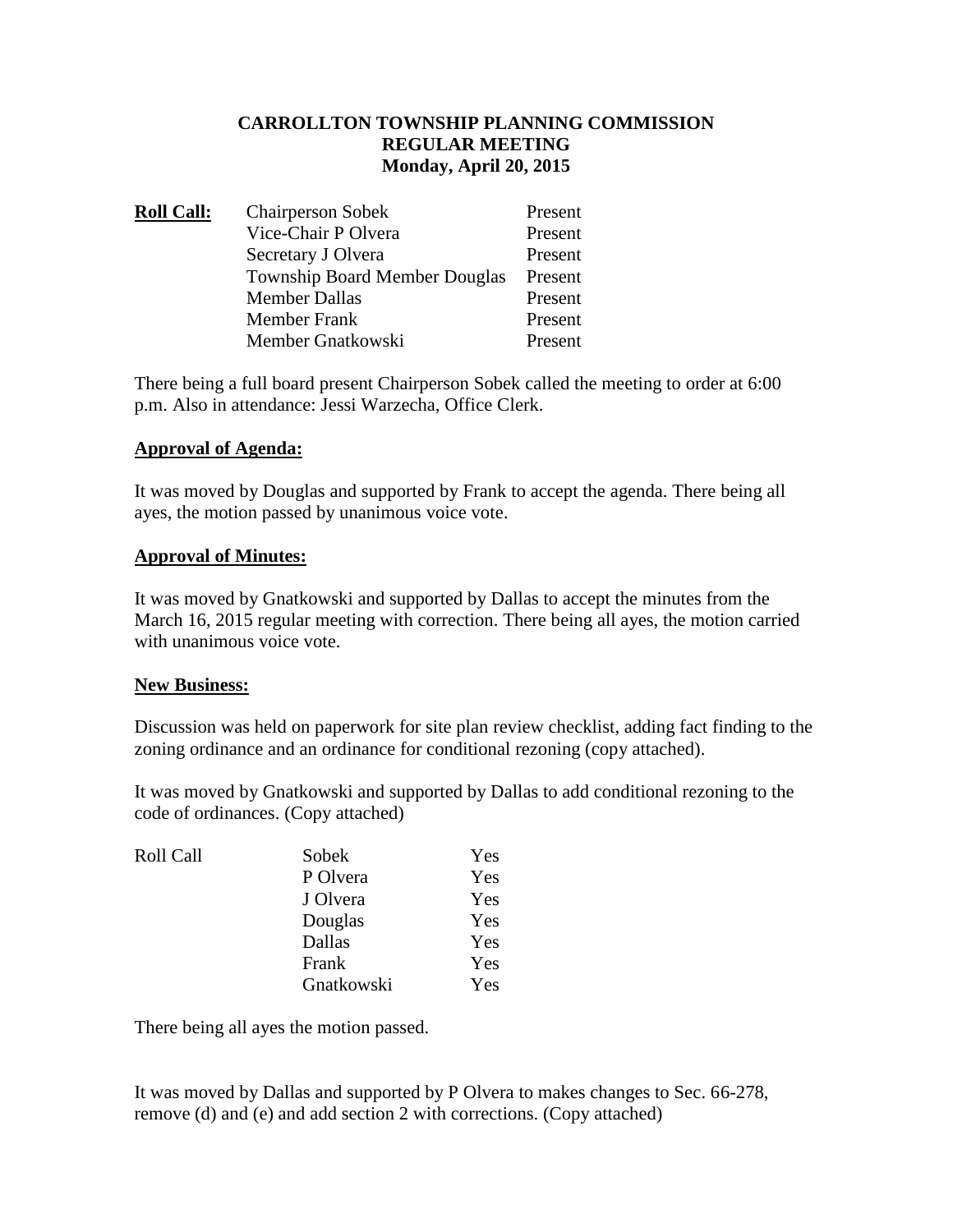| Roll Call | Sobek      | Yes |
|-----------|------------|-----|
|           | P Olvera   | Yes |
|           | J Olvera   | Yes |
|           | Douglas    | Yes |
|           | Dallas     | Yes |
|           | Frank      | Yes |
|           | Gnatkowski | Yes |

There being all ayes the motion passed.

It was moved by Gnatkowski and supported by Dallas to make changes to Sec. 66-96, add chart to ordinance online and in book, make changes to #3 and add #5. (Copy attached)

| Roll Call | Sobek      | Yes |
|-----------|------------|-----|
|           | P Olvera   | Yes |
|           | J Olvera   | Yes |
|           | Douglas    | Yes |
|           | Dallas     | Yes |
|           | Frank      | Yes |
|           | Gnatkowski | Yes |

There being all ayes the motion passed.

Discussion was held on recreational parking, look into surrounding townships and bring copies of their ordinances to next meeting for discussion.

### **Open discussion for Issues not on the Agenda**

#### **Planning Commission Members**:

Trustee Douglas discussed that the township board will be looking at Skyway Plaza for clean-up.

Member Frank discussed that he will be attending a seminar and was also interested in doing a webinar during a meeting; ask if other members were also interested? Office Clerk Warzecha will look into what webinars are offered and how long each of them is.

### **Public Comment**:

Mr. Lamia asked if the zoning administrator could come to meetings to answer questions. He stated that he has called and left messages and still has not heard from Zoning Administrator Dan Sika in three weeks. Mr. Lamia feels that ABO Tents is not following the site plan that was approved in 2005 and wants to ask questions which only the zoning administrator can answer.

Discussion was held on Mr. Lamia's other concerns about illegal businesses and other issues.